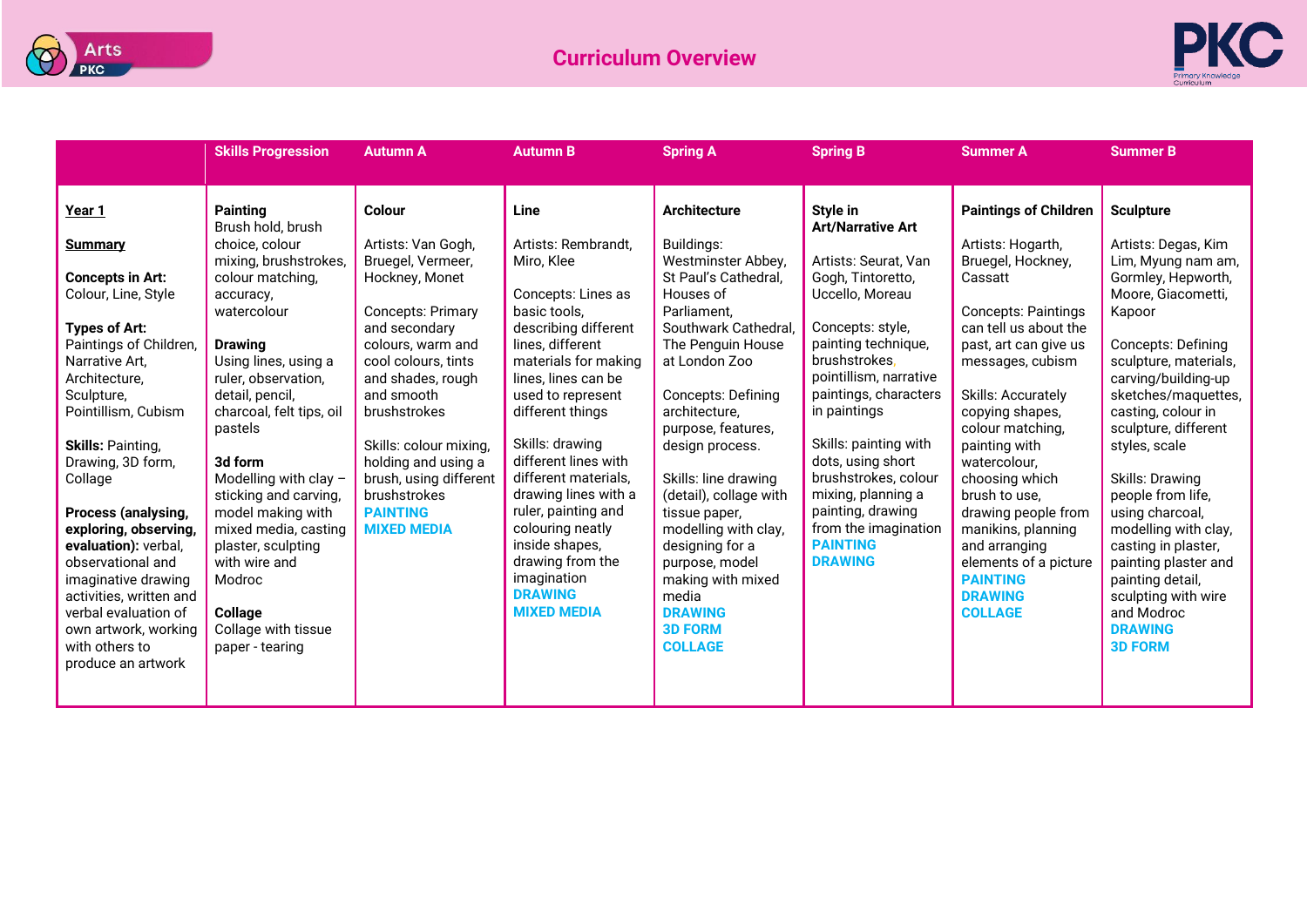



| Year <sub>2</sub><br><b>Summary</b><br><b>Concepts in Art:</b><br>Colour, Shape,<br>Texture, Pattern,<br>Symmetry<br><b>Types of Art:</b><br>Portraits.<br>Landscapes, Anglo-<br>Saxon Art, Murals,<br>Tapestries<br><b>Skills: Painting,</b><br>Drawing, 3D form,<br>Collage, Textiles,<br>Printing, Mixed<br>media<br>Process (analysing,<br>exploring, observing,<br>evaluation): verbal,<br>observational,<br>analytical and<br>imaginative drawing<br>activities, written and<br>verbal evaluation of<br>own artwork, working<br>with others to<br>produce an artwork | <b>Painting</b><br>Brush hold, brush<br>choice, colour<br>mixing, brushstrokes,<br>using a sponge,<br>accuracy,<br>watercolour<br><b>Drawing</b><br>Using lines,<br>observation, detail,<br>mark making to<br>show texture, pencil,<br>chalk, charcoal, oil<br>pastels<br>3d form<br>Modelling with clay -<br>sticking and carving,<br>sculpting with wire<br>and paper, sculpting<br>with natural objects<br><b>Collage</b><br>Collage with paper -<br>cutting organic<br>shapes, collage with<br>textiles - colour<br>matching<br><b>Textiles</b><br>Weaving<br><b>Printing</b><br>Mono-printing with<br>polystyrene | <b>Colour and Shape</b><br>Artists: Kandinsky,<br>Delaunay, Monet,<br>Klee, Picasso, Calder<br>Concepts: primary<br>colours, secondary<br>colours, warm and<br>cool colours, tints<br>and shades,<br>geometric shapes.<br>organic shapes<br>Skills: colour mixing,<br>drawing geometric<br>shapes, using natural<br>objects to draw<br>organic shapes,<br>creating sculptures<br>with paper and wire,<br>working as a team<br><b>3D FORM</b><br><b>PAINTING</b><br><b>DRAWING</b> | Colour, Shape and<br><b>Texture</b><br>Artists: Matisse,<br>Durer, Jan van Eyck<br>Concepts: cut-outs,<br>complementary<br>colours, organic<br>shapes, composition,<br>visual texture<br>Skills: colour mixing,<br>selecting<br>complementary<br>colours, cutting<br>organic shapes,<br>creating texture with<br>mark-making and<br>colour, drawing with<br>chalk and charcoal,<br>graphite and oil<br>pastels<br><b>COLLAGE</b><br><b>DRAWING</b> | <b>Portraits and Self-</b><br><b>Portraits</b><br>Artists: Leonardo da<br>Vinci, Holbein,<br>Hogarth, Van Gogh,<br>Rembrandt, Kahlo,<br>Picasso, Gentileschi<br>Concepts: Portraits v<br>self-portraits,<br>representation in<br>portraits, proportions<br>of a face, cubism<br>Skills: Planning and<br>drawing a face,<br>drawing a profile,<br>mixing skin tones,<br>drawing with oil<br>pastels<br><b>DRAWING</b><br><b>PAINTING</b> | Landscape and<br><b>Symmetry</b><br>Artists: Constable,<br>Turner, Rousseau,<br>Leonardo da Vinci,<br>Hobbema,<br>Goldsworthy<br>Concepts: What is a<br>landscape, different<br>methods to paint<br>landscapes, Turner's<br>style, symmetry in<br>nature and art,<br>temporary art<br>Skills: Washes with a<br>sponge, using bold<br>brushstrokes,<br>detailed drawing with<br>oil pastels, creating<br>sculptures with<br>found objects<br><b>MIXED MEDIA</b><br><b>(DRAWING AND</b><br><b>PAINTING)</b><br><b>SCULPTURE</b> | <b>History Painting</b><br>Artists: Picasso,<br>Caravaggio<br>Antonio del<br>Pollaiuolo<br>Kauffmann<br><b>Concepts: History</b><br>painting includes<br>mythological<br>paintings, biblical art<br>and historical<br>painting, narrative<br>art, settings, showing<br>different<br>characteristics,<br>different ways that<br>stories are told<br>Skills: sketching<br>from imagination,<br>using a ruler, drawing<br>different<br>characteristics, using<br>chalk and charcoal<br>to create tone,<br>collage<br><b>DRAWING</b><br><b>MIXED MEDIA</b><br>(DRAWING/COLLAG<br>E) | <b>Murals and</b><br><b>Tapestries</b><br>Artists/Art:<br>Michelangelo,<br>Leonardo da Vinci,<br>Rego, The Lady and<br>the Unicorn<br>tapestries, Albers<br>Concepts: What is a<br>mural, frescoes, what<br>is a tapestry,<br>communicating<br>stories and<br>messages,<br>composition<br>Skills: mono-printing,<br>weaving, creating a<br>composition<br><b>PRINTING</b><br><b>TEXTILES</b> |
|----------------------------------------------------------------------------------------------------------------------------------------------------------------------------------------------------------------------------------------------------------------------------------------------------------------------------------------------------------------------------------------------------------------------------------------------------------------------------------------------------------------------------------------------------------------------------|------------------------------------------------------------------------------------------------------------------------------------------------------------------------------------------------------------------------------------------------------------------------------------------------------------------------------------------------------------------------------------------------------------------------------------------------------------------------------------------------------------------------------------------------------------------------------------------------------------------------|-----------------------------------------------------------------------------------------------------------------------------------------------------------------------------------------------------------------------------------------------------------------------------------------------------------------------------------------------------------------------------------------------------------------------------------------------------------------------------------|----------------------------------------------------------------------------------------------------------------------------------------------------------------------------------------------------------------------------------------------------------------------------------------------------------------------------------------------------------------------------------------------------------------------------------------------------|-----------------------------------------------------------------------------------------------------------------------------------------------------------------------------------------------------------------------------------------------------------------------------------------------------------------------------------------------------------------------------------------------------------------------------------------|-------------------------------------------------------------------------------------------------------------------------------------------------------------------------------------------------------------------------------------------------------------------------------------------------------------------------------------------------------------------------------------------------------------------------------------------------------------------------------------------------------------------------------|---------------------------------------------------------------------------------------------------------------------------------------------------------------------------------------------------------------------------------------------------------------------------------------------------------------------------------------------------------------------------------------------------------------------------------------------------------------------------------------------------------------------------------------------------------------------------------|----------------------------------------------------------------------------------------------------------------------------------------------------------------------------------------------------------------------------------------------------------------------------------------------------------------------------------------------------------------------------------------------|
|----------------------------------------------------------------------------------------------------------------------------------------------------------------------------------------------------------------------------------------------------------------------------------------------------------------------------------------------------------------------------------------------------------------------------------------------------------------------------------------------------------------------------------------------------------------------------|------------------------------------------------------------------------------------------------------------------------------------------------------------------------------------------------------------------------------------------------------------------------------------------------------------------------------------------------------------------------------------------------------------------------------------------------------------------------------------------------------------------------------------------------------------------------------------------------------------------------|-----------------------------------------------------------------------------------------------------------------------------------------------------------------------------------------------------------------------------------------------------------------------------------------------------------------------------------------------------------------------------------------------------------------------------------------------------------------------------------|----------------------------------------------------------------------------------------------------------------------------------------------------------------------------------------------------------------------------------------------------------------------------------------------------------------------------------------------------------------------------------------------------------------------------------------------------|-----------------------------------------------------------------------------------------------------------------------------------------------------------------------------------------------------------------------------------------------------------------------------------------------------------------------------------------------------------------------------------------------------------------------------------------|-------------------------------------------------------------------------------------------------------------------------------------------------------------------------------------------------------------------------------------------------------------------------------------------------------------------------------------------------------------------------------------------------------------------------------------------------------------------------------------------------------------------------------|---------------------------------------------------------------------------------------------------------------------------------------------------------------------------------------------------------------------------------------------------------------------------------------------------------------------------------------------------------------------------------------------------------------------------------------------------------------------------------------------------------------------------------------------------------------------------------|----------------------------------------------------------------------------------------------------------------------------------------------------------------------------------------------------------------------------------------------------------------------------------------------------------------------------------------------------------------------------------------------|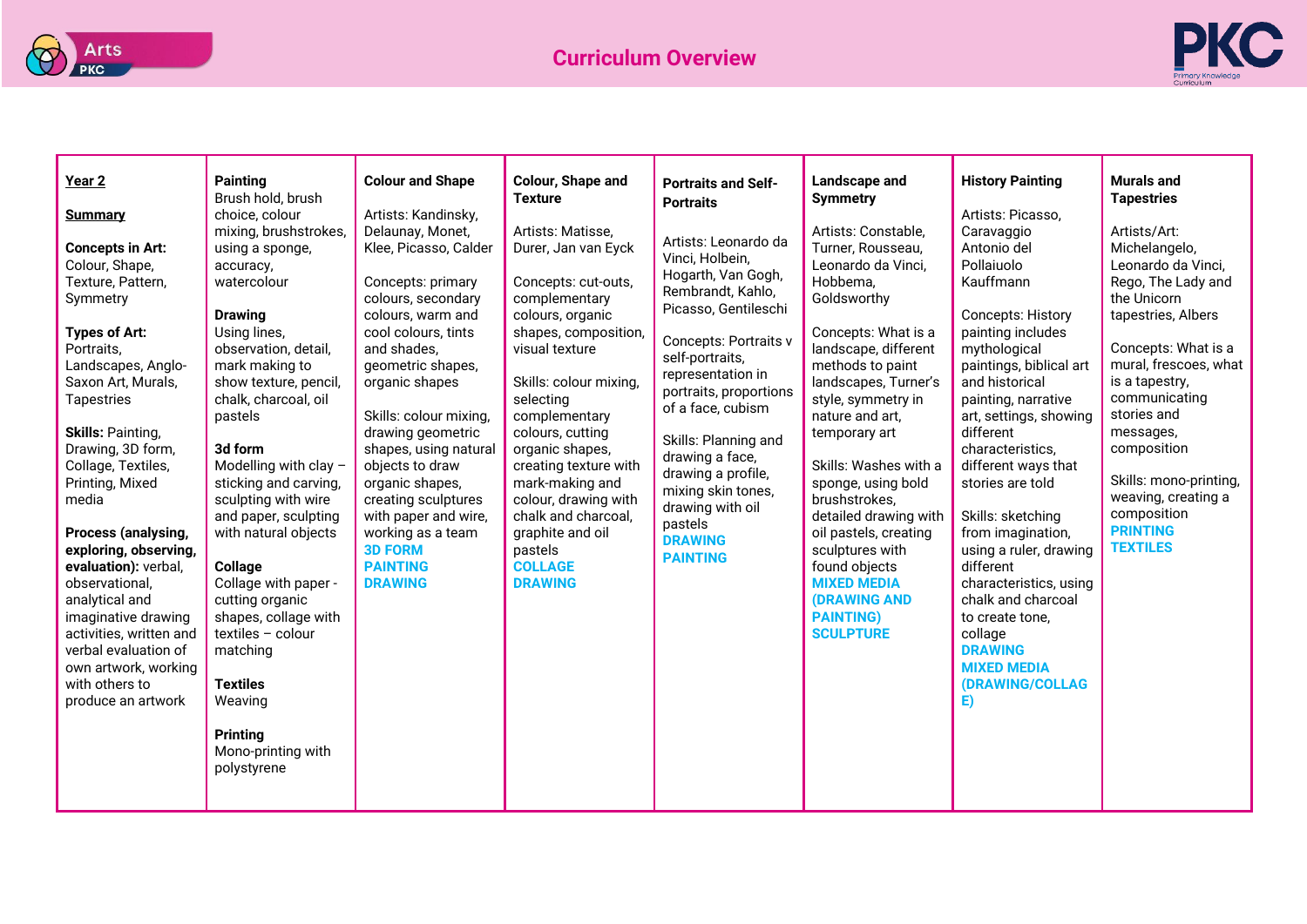



| Year <sub>3</sub>                   | <b>Painting</b>                         | Line                              | <b>Still Life and Form</b>                    | <b>Art of Ancient Egypt</b>     | <b>Anglo Saxon Art</b>            | <b>Architecture</b>                        | <b>Modern Architecture</b>                      |
|-------------------------------------|-----------------------------------------|-----------------------------------|-----------------------------------------------|---------------------------------|-----------------------------------|--------------------------------------------|-------------------------------------------------|
|                                     | Brush hold, brush                       |                                   |                                               |                                 |                                   |                                            |                                                 |
| <b>Summary</b>                      | choice, colour                          | Artists: Klee.                    | Artists: Warhol,                              | Art: The Great                  | Art: Sutton Hoo                   | Architecture/Architects:                   | Architecture/Architects:                        |
|                                     | mixing, brushstrokes,                   | Leonardo, Picasso,                | Morandi, Stubbs,                              | Sphinx, Bust of                 | treasures.                        | Parthenon,                                 | Guggenheim                                      |
| <b>Concepts in Art:</b>             | using a sponge,                         | Rembrandt, Van                    | Cezanne, Moser                                | Nefertiti.                      | Lindisfarne Gospels,              | Callicrates), St                           | Museum (Gehry),<br><b>Scottish Parliament</b>   |
| Line, Form, Pattern,                | accuracy,                               | Gogh, Moore,                      |                                               | Tutankhamun's                   | <b>Bayeux Tapestry</b>            | Paul's Cathedral                           | building (Miralles),                            |
| Symmetry                            | watercolour                             | Hokusai                           | Concepts: What is a<br>still life, still life | death mask, Book of<br>the Dead | Concepts: Anglo-                  | (Wren), Sagrada                            | Millau Viaduct                                  |
| Types of Art: Still                 | <b>Drawing</b>                          | Concepts: Lines as                | throughout history,                           |                                 | Saxon designs,                    | Familia (Gaudi),<br><b>Grand Stupa</b>     | (Foster), Serpentine                            |
| life, History painting,             | Using lines,                            | basic tools, lines                | using tone to create                          | Concepts: Power of              | interlocking and                  |                                            | Pavilion (Kere),                                |
| Ancient Egypt,                      | observation, detail,                    | with different                    | form, highlight,                              | the Pharaohs                    | interlaced patterns,              | Concepts: What is                          | <b>London Aquatics</b>                          |
| Architecture                        | using a ruler, line                     | materials, line                   | shade/shadow, cast                            | represented in art.             | symmetry,                         | architecture/an                            | Centre (Hadid)                                  |
|                                     | weight, sketching,                      | weight, different                 | shadow, mid-tone.                             | what is a bust, first           | illumination,                     | architect, sculptures                      |                                                 |
| <b>Skills: Painting,</b>            | pencil techniques to                    | types of line,                    | using colour to                               | use of paper, AE                | embroidery                        | in relief - frieze                         | Concepts: modern vs                             |
| Drawing, 3D form,                   | show tone, chalk and                    | different ways to use             | create form                                   | gods                            | Skills: Drawing fine              | (Parthenon marbles                         | traditional, function,<br>inspiration, process: |
| Collage, Printing,<br>Mixed media   | charcoal to show<br>tone, oil pastels - | line, printing to<br>create lines | <b>Skills: Pencil</b>                         | Skills: sketching,              | detail, creating                  | history), line and                         | models and drawing,                             |
|                                     | working dark to light                   |                                   | techniques to show                            | modelling in clay,              | patterns, using                   | symmetry in<br>architecture, features      | construction:                                   |
| Process (analysing,                 |                                         | Skills: continuous                | form and tone, cross-                         | creating patterns,              | different grade                   | of architecture                            | engineers                                       |
| exploring, observing,               | 3d form                                 | line drawing, line                | hatching, drawing                             | making paper,                   | brushes, painting                 | (towers/domes)                             |                                                 |
| evaluation): verbal,                | Modelling with clay -                   | weight, drawing                   | still life $-$ what you                       | drawing in profile              | with watercolours,                | Gaudi's use of                             | Skills: Showing tone                            |
| observational,                      | sticking and carving,                   | contour lines, mono-              | see, layering oil                             | <b>3D FORM</b>                  | collage                           | curved lines, nature,                      | in drawing, designing                           |
| analytical and                      | clay relief, model                      | printing                          | pastels                                       | <b>DRAWING</b>                  | <b>DRAWING</b>                    | mosaics and stained                        | for function,                                   |
| imaginative drawing                 | making with mixed                       | <b>DRAWING</b>                    | <b>DRAWING</b>                                |                                 | <b>PAINTING</b><br><b>COLLAGE</b> | glass                                      | observational                                   |
| activities, annotation              | media                                   | <b>PRINTING</b>                   |                                               |                                 |                                   |                                            | drawing, using<br>imagination when              |
| of artwork,<br>sketching/creating a | Collage                                 |                                   |                                               |                                 |                                   | Skills: Using lines to<br>create a design, | drawing, model                                  |
| design for a finished               | Collage with paper                      |                                   |                                               |                                 |                                   | working with clay to                       | making, problem                                 |
| piece, written and                  | and tissue paper                        |                                   |                                               |                                 |                                   | create a relief,                           | solving, working as a                           |
| verbal evaluation of                |                                         |                                   |                                               |                                 |                                   | building up and                            | team                                            |
| own artwork, working                | <b>Printing</b>                         |                                   |                                               |                                 |                                   | carving away, collage                      | <b>DRAWING</b>                                  |
| with others to create               | Mono-printing with                      |                                   |                                               |                                 |                                   | <b>DRAWING</b>                             | <b>3D FORM</b>                                  |
| an artwork                          | polystyrene                             |                                   |                                               |                                 |                                   | <b>SCULPTURE</b>                           |                                                 |
|                                     |                                         |                                   |                                               |                                 |                                   | <b>COLLAGE</b>                             |                                                 |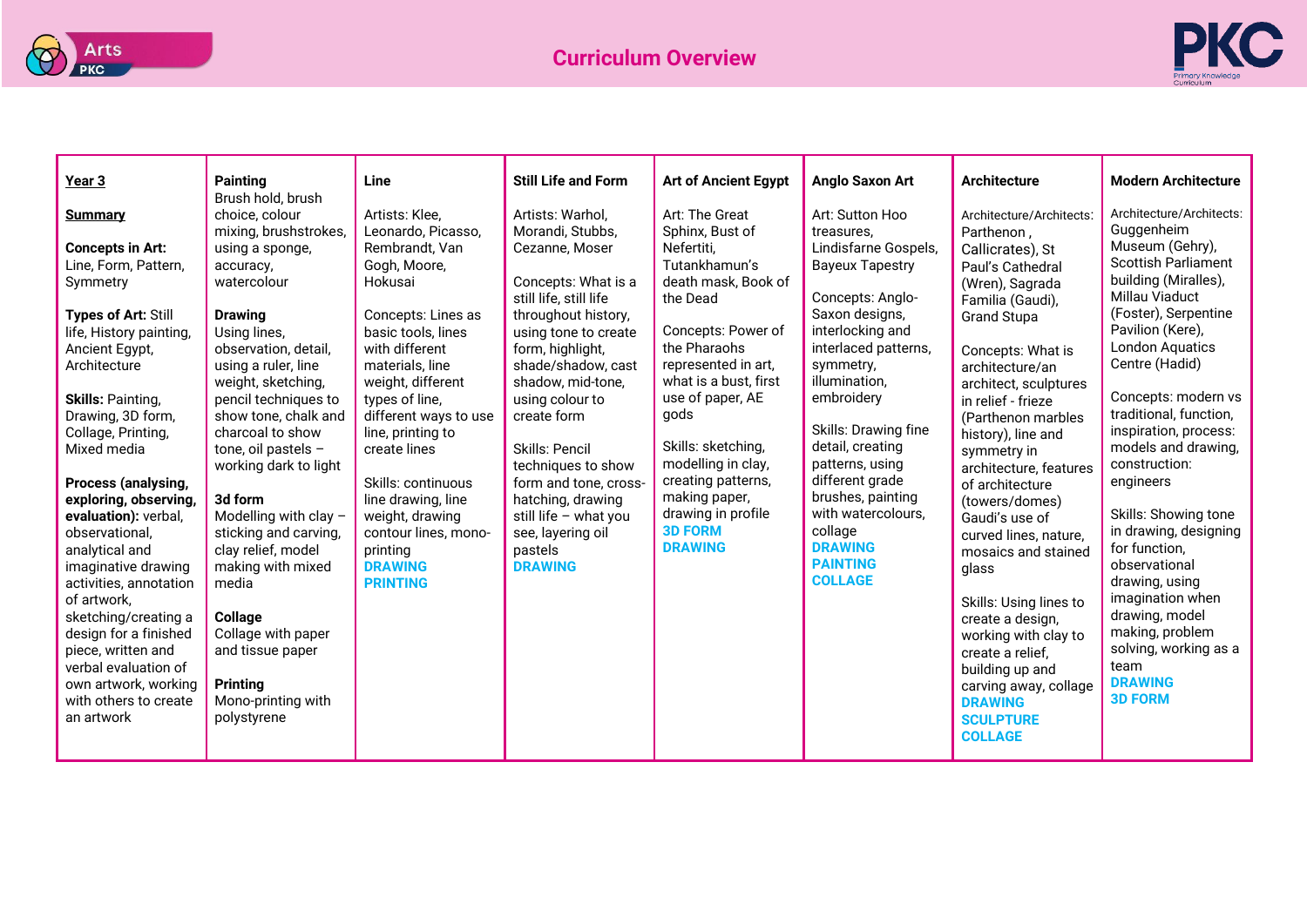



| Year 4<br><b>Summary</b><br><b>Concepts in Art:</b><br>Light, Space, Design<br>- Elements of Art,<br>Pattern<br><b>Types of Art: Ancient</b><br>Rome, Byzantine<br><b>Empire, Textiles</b><br><b>Skills: Painting,</b><br>Drawing, 3D form,<br>Collage, Mixed<br>media<br>Process (analysing,<br>exploring, observing,<br>evaluation): verbal,<br>observational,<br>analytical and<br>imaginative drawing<br>activities, annotation<br>of artwork.<br>sketching/creating a<br>design for a finished<br>piece, working with<br>others to produce an<br>artwork, written and<br>verbal evaluation of<br>own artwork | <b>Painting</b><br>Brush hold, brush<br>choice, colour<br>mixing, brushstrokes,<br>ground and<br>underpainting using<br>acrylic, using paint to<br>show tone, accuracy,<br>watercolour<br><b>Drawing</b><br>Using lines,<br>observation, detail,<br>sketching, chalk and<br>charcoal to show<br>tone<br>3d form<br>Cardboard reliefs,<br>Model making with<br>mixed media<br>Collage<br>Collage with paper<br><b>Textiles</b><br>Embroidery, weaving | Light<br>Artists: Caravaggio,<br>Vermeer,<br>Goncharova, Begum<br>Concepts: light<br>shows form, using<br>tone to show form<br>and drama,<br>chiaroscuro, ground<br>and underpainting,<br>using/showing light<br>in different ways<br><b>Skills: Observational</b><br>drawing, continuous<br>line drawing, using<br>chalk and charcoal<br>for tone, using<br>acrylic paint for tone,<br>painting a ground,<br>underpainting mixing<br>tints and shades in<br>acrylic<br><b>DRAWING</b><br><b>PAINTING</b> | <b>Space</b><br>Artists: Matisse,<br>Millet, Bonheur,<br>Bruegel, Turner<br>Concepts: Three<br>dimensions: height,<br>width and depth, the<br>illusion of three<br>dimensions, using<br>foreground, middle<br>ground and<br>background, using<br>colour and detail to<br>create depth<br>Skills: Using shade to<br>create tone, using<br>line to draw a<br>landscape, creating a<br>relief in cardboard<br><b>3D FORM</b><br><b>DRAWING</b> | <b>Design</b><br>Artists: Matisse,<br>Munch, Kauffman<br><b>Concepts: Meaning</b><br>of design in art, the<br>elements of art,<br>composition, cut-<br>outs, expressionism,<br>colour and line to<br>create emotion,<br>complementary<br>colours<br>Skills: Arranging a<br>composition, using<br>lines to show<br>expression, painting<br>with watercolour<br><b>DRAWING</b><br><b>PAINTING</b> | <b>Monuments of</b><br><b>Ancient Rome:</b><br>Monuments: The<br>Pantheon.<br>Colosseum, Trajan's<br>Column<br>Concepts: What is a<br>monument,<br>monuments shows<br>Emperor's power,<br>construction and use<br>of the Pantheon and<br>Colosseum (domes<br>and arches), relief<br>sculpture on Trajan's<br>column<br><b>Skills: Following</b><br>instructions, model<br>making, working as a<br>team<br><b>3D FORM</b> | <b>Monuments of the</b><br><b>Byzantine Empire</b><br>Monuments: Hagia<br>Sofia, Basilica of San<br>Vitale - Ravenna,<br>icons<br>Concepts: Byzantine<br>empire, Constantine<br>and Constantinople,<br>mosaics, Byzantine<br>patterns, what is an<br>icon<br>Skills: copying<br>patterns, painting<br>with watercolour,<br>collage<br><b>PAINTING</b><br><b>COLLAGE</b> | Needlework,<br><b>Embroidery and</b><br>Weaving<br>Designers/Artists:<br>Farrer, Hartnell -<br>Coronation robes,<br>Duchess of<br>Cambridge wedding<br>dress, Raphael,<br>Albers<br>Concepts: What is<br>embroidery, what is<br>weaving $-$ looms,<br>warp thread, weft<br>thread, tapestries<br>Skills: cross-stitch<br>design, cross-stitch,<br>weaving<br><b>TEXTILES</b> |
|-------------------------------------------------------------------------------------------------------------------------------------------------------------------------------------------------------------------------------------------------------------------------------------------------------------------------------------------------------------------------------------------------------------------------------------------------------------------------------------------------------------------------------------------------------------------------------------------------------------------|------------------------------------------------------------------------------------------------------------------------------------------------------------------------------------------------------------------------------------------------------------------------------------------------------------------------------------------------------------------------------------------------------------------------------------------------------|-----------------------------------------------------------------------------------------------------------------------------------------------------------------------------------------------------------------------------------------------------------------------------------------------------------------------------------------------------------------------------------------------------------------------------------------------------------------------------------------------------------|---------------------------------------------------------------------------------------------------------------------------------------------------------------------------------------------------------------------------------------------------------------------------------------------------------------------------------------------------------------------------------------------------------------------------------------------|-------------------------------------------------------------------------------------------------------------------------------------------------------------------------------------------------------------------------------------------------------------------------------------------------------------------------------------------------------------------------------------------------|--------------------------------------------------------------------------------------------------------------------------------------------------------------------------------------------------------------------------------------------------------------------------------------------------------------------------------------------------------------------------------------------------------------------------|-------------------------------------------------------------------------------------------------------------------------------------------------------------------------------------------------------------------------------------------------------------------------------------------------------------------------------------------------------------------------|------------------------------------------------------------------------------------------------------------------------------------------------------------------------------------------------------------------------------------------------------------------------------------------------------------------------------------------------------------------------------|
|-------------------------------------------------------------------------------------------------------------------------------------------------------------------------------------------------------------------------------------------------------------------------------------------------------------------------------------------------------------------------------------------------------------------------------------------------------------------------------------------------------------------------------------------------------------------------------------------------------------------|------------------------------------------------------------------------------------------------------------------------------------------------------------------------------------------------------------------------------------------------------------------------------------------------------------------------------------------------------------------------------------------------------------------------------------------------------|-----------------------------------------------------------------------------------------------------------------------------------------------------------------------------------------------------------------------------------------------------------------------------------------------------------------------------------------------------------------------------------------------------------------------------------------------------------------------------------------------------------|---------------------------------------------------------------------------------------------------------------------------------------------------------------------------------------------------------------------------------------------------------------------------------------------------------------------------------------------------------------------------------------------------------------------------------------------|-------------------------------------------------------------------------------------------------------------------------------------------------------------------------------------------------------------------------------------------------------------------------------------------------------------------------------------------------------------------------------------------------|--------------------------------------------------------------------------------------------------------------------------------------------------------------------------------------------------------------------------------------------------------------------------------------------------------------------------------------------------------------------------------------------------------------------------|-------------------------------------------------------------------------------------------------------------------------------------------------------------------------------------------------------------------------------------------------------------------------------------------------------------------------------------------------------------------------|------------------------------------------------------------------------------------------------------------------------------------------------------------------------------------------------------------------------------------------------------------------------------------------------------------------------------------------------------------------------------|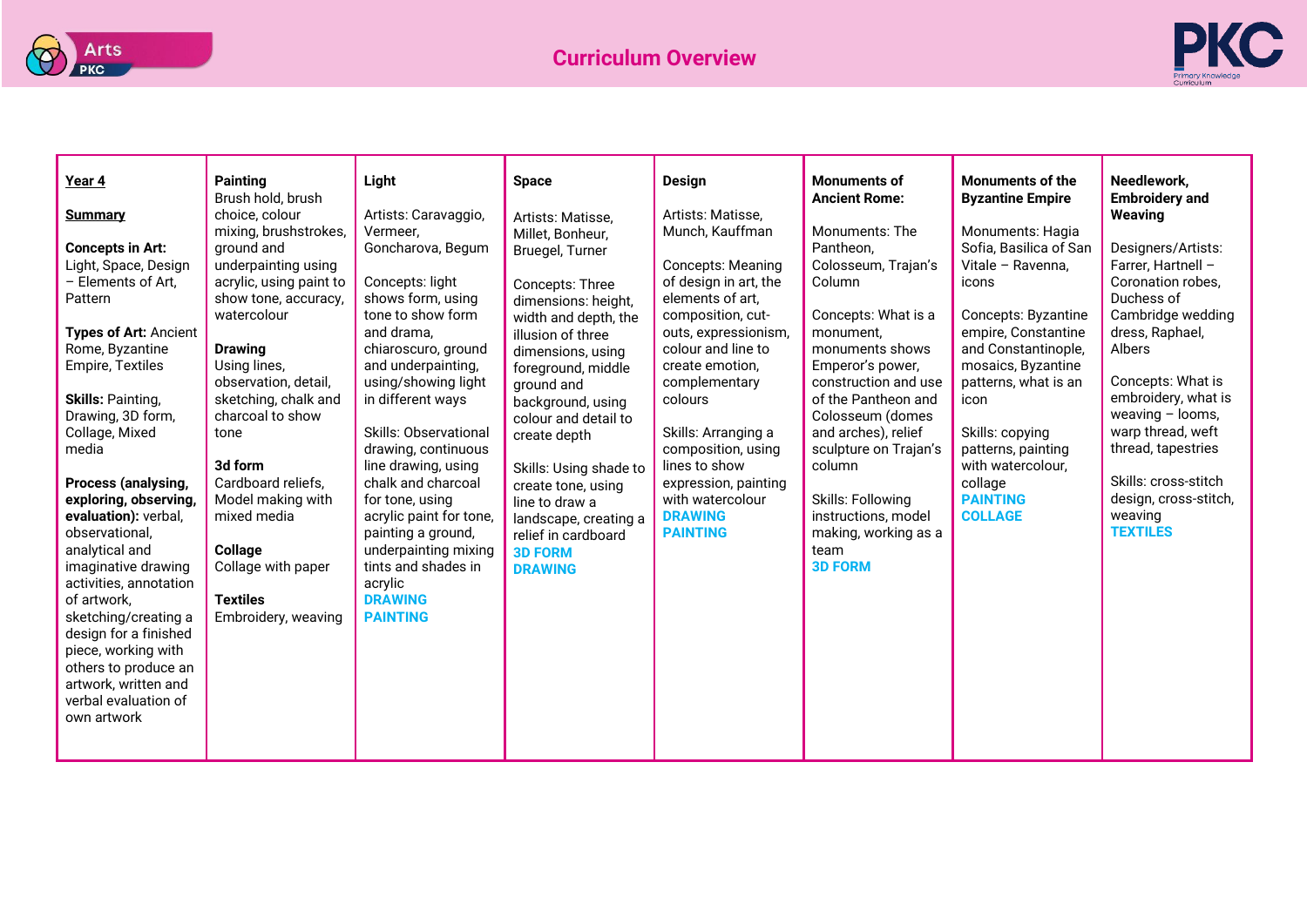



| Year 5                              | <b>Painting</b>       | <b>Style in Art</b>    | <b>Islamic Art and</b>    | <b>Art from Western</b> | <b>Chinese Painting</b>      | <b>Print Making</b>              | <b>Take One Picture</b>                 |
|-------------------------------------|-----------------------|------------------------|---------------------------|-------------------------|------------------------------|----------------------------------|-----------------------------------------|
|                                     | Using acrylic on      |                        | <b>Architecture:</b>      | Africa                  | and Ceramics                 |                                  | extended study                          |
| <b>Summary</b>                      | canvas, creating      | Artists/Designers:     |                           |                         |                              | Artists: Rembrandt,              |                                         |
|                                     | texture with acrylic, | Stubbs, Munch,         | Architecture: The         | Art: Antelope           | Art: Become familiar         | Hogarth, Hokusai,                | Extended study                          |
| <b>Concepts in Art:</b>             | painting with inks,   | Watteau,               | Dome of the Rock.         | headdresses of Mali,    | with examples of             | Warhol                           | focussing on picture                    |
| Style, Colour, Pattern,             | using Chinese         | Chippendale, Van       | The Alhambra, The         | ivory carvings and      | Chinese art,                 |                                  | chose for National                      |
| Abstract                            | painting materials -  | Doesburg, Breuer,      | Taj Mahal, Begum          | bronze relief           | including: silk scrolls,     | Concepts:                        | Gallery Take One                        |
|                                     | brush use             | Mondrian, Delaunay,    | <b>Concepts: Features</b> | sculptures and          | calligraphy, brush           | Printmaking as an                | Picture scheme.                         |
| Types of Art:<br>Rococo, Modernism, | <b>Drawing</b>        | Pollock, Rothko,       | of Islamic art and        | panels from Benin       | writing and painting,        | indirect art form:               | Emphasis on child-<br>led investigative |
| Abstract, Islamic,                  | Using lines, rulers   | Kandinsky              | $design - geometric$      | Concepts: Spiritual     | porcelain.                   | blocks, plates, silk<br>screens. | approach to finding                     |
| African, Chinese,                   | and compasses,        | Concepts: What is      | patterns, vegetal         | purpose and             | Concepts: Chinese            | Printmaking can be a             | out about chosen                        |
| Printmaking                         | observation, using    | style in art, features | patterns, calligraphy,    | significance of many    | painting materials,          | positive (relief),               | artwork. To include                     |
|                                     | pencil, using oil     | of Rococo art and      | tilework, plasterwork.    | African works of art,   | using brushes and            | negative (intaglio) or           | cross-curricular links                  |
| <b>Skills: Painting,</b>            | pastels and soft      | design, features of    | Characteristic            | ceremonial masks,       | colour in a different        | stencil process.                 | and links with                          |
| Drawing, 3D form,                   | pastels to show tone  | Modernist art and      | features of Islamic       | cultural changes        | way, Chinese                 | Printmaking allows               | outside community.                      |
| Printing, Mixed                     |                       | design, comparing      | architecture in           | reflected in artwork,   | painting style and           | the creation of                  | Children to choose                      |
| media                               | 3d form               | Rococo and             | mosques, palaces          | for example the         | design, creation and         | multiple versions of             | and design an                           |
|                                     | Modelling with clay - | Modernist styles,      | and tombs $-$ domes,      | influence of the        | decoration of                | the same design.                 | artwork in response                     |
| Process: (analysing,                | sticking and carving  | features and ideas     | minarets, arches,         | Portuguese traders      | porcelain, Chinese           |                                  | to the focus artwork.                   |
| exploring, observing,               | (reliefs), Cardboard  | behind abstract art.   | muqarnas.                 | on West African art.    | trade with and               | Skills: Mono-printing            | This may be a group                     |
| evaluation): verbal,                | reliefs,              | colour theory in       |                           |                         | influence on Western         | with Perspex,                    | work with their                         |
| observational.                      |                       | abstract art           | Skills: using rulers      | Skills: Using 3d        | Europe.                      | printing ink and                 | peers.                                  |
| analytical and                      | Printing              |                        | and compasses to          | mixed media to          |                              | pencils, screen-                 |                                         |
| imaginative drawing                 | Mono-printing with    | Skills: Using oil      | draw geometric            | design and create       | <b>Skills: Using Chinese</b> | printing with stencils.          |                                         |
| activities, annotation              | Perspex, screen-      | pastels and soft       | patterns, paintings       | relief sculptures.      | painting materials           | <b>PRINTING</b>                  |                                         |
| of artwork,                         | printing              | pastels to create      | with inks, working        | <b>3D FORM</b>          | and Chinese painting         |                                  |                                         |
| sketching/creating a                |                       | light/shade and        | with clay $-$ carving     | <b>DRAWING</b>          | style $-$ emphasis on        |                                  |                                         |
| design for a finished               |                       | different marks,       | and building up,          |                         | brush use.                   |                                  |                                         |
| piece, written and                  |                       | accurately copying     | painting clay.            |                         | <b>PAINTING</b>              |                                  |                                         |
| verbal evaluation of                |                       | shapes, independent    | <b>DRAWING</b>            |                         |                              |                                  |                                         |
| own artwork.                        |                       | design by drawing,     | <b>PAINTING</b>           |                         |                              |                                  |                                         |
| independently                       |                       | painting with acrylic  | <b>3D FORM</b>            |                         |                              |                                  |                                         |
| choosing materials                  |                       | on canvass, painting   |                           |                         |                              |                                  |                                         |
| and creating a                      |                       | patterns, using        |                           |                         |                              |                                  |                                         |
| design for a finished               |                       | colour theory to       |                           |                         |                              |                                  |                                         |
| artwork - this may                  |                       | make colour            |                           |                         |                              |                                  |                                         |
| be working with                     |                       | decisions, creating    |                           |                         |                              |                                  |                                         |
| others to produce an                |                       | texture with acrylic   |                           |                         |                              |                                  |                                         |
| artwork.                            |                       | <b>DRAWING</b>         |                           |                         |                              |                                  |                                         |
|                                     |                       | <b>PAINTING</b>        |                           |                         |                              |                                  |                                         |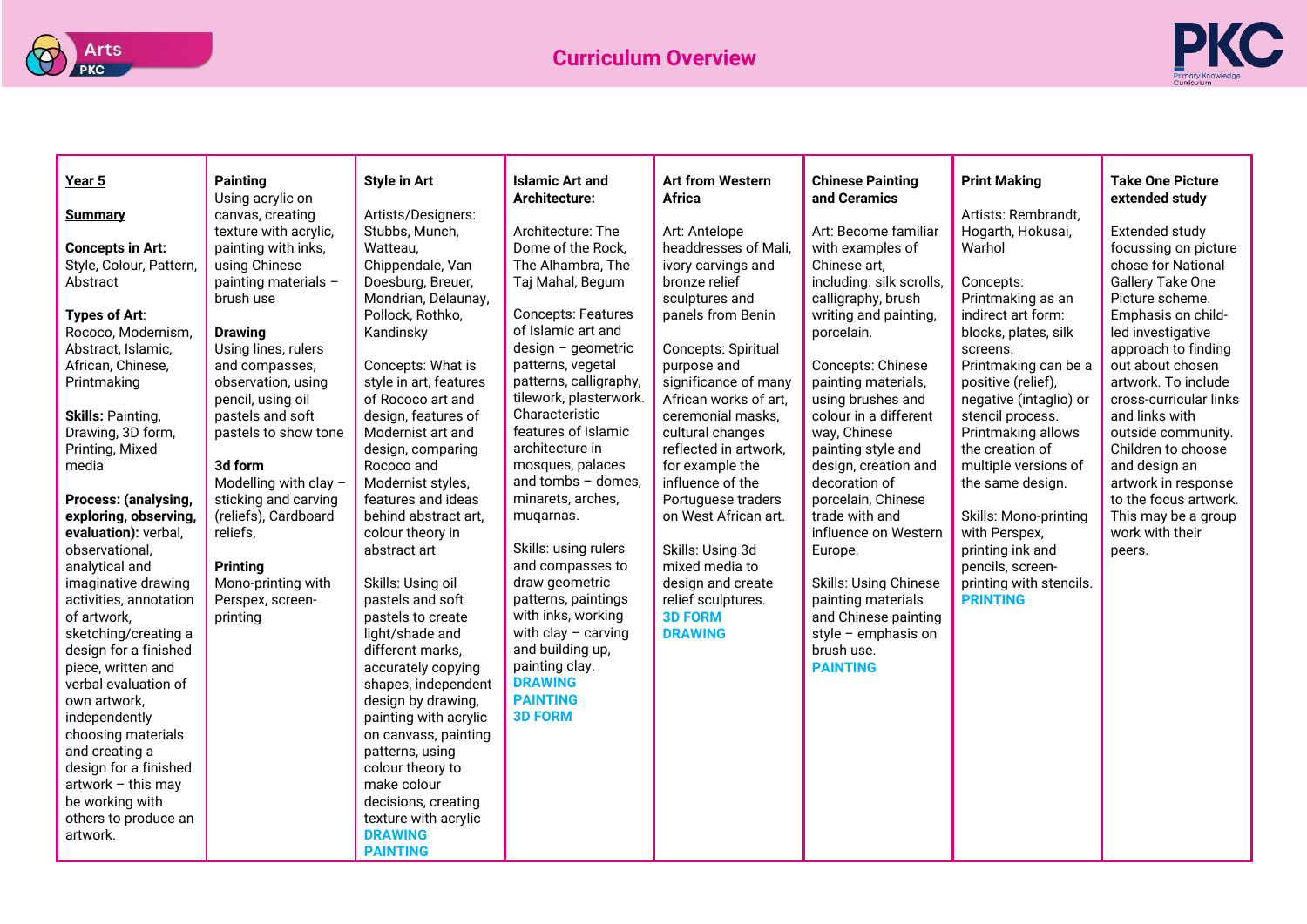



| Year 6<br><b>Summary</b><br><b>Concepts in Art:</b><br>Realism - Observational<br>Drawing, Linear<br>Perspective, Science in<br>Art, Painting en plein<br>air, Pattern<br>Types of Art:<br>Renaissance Art and<br>Architecture, Victorian<br>Art and Architecture,<br>The Pre-Raphaelites.<br>Victorian Design - The<br>Arts and Crafts<br>Movement,<br>Impressionism and<br>Post-Impressionism,<br>Modernism<br><b>Skills: Painting.</b><br>Drawing, 3D form,<br>Collage, Printing<br>Process (analysing,<br>exploring, observing,<br>evaluation): verbal,<br>observational,<br>analytical and<br>imaginative drawing<br>activities, annotation of<br>artwork,<br>sketching/creating a<br>design for a finished<br>piece, written and<br>verbal evaluation of<br>own artwork.<br>independently choosing<br>materials and creating<br>a design for a finished<br>$artwork - this may be$<br>working with others to<br>produce an artwork. | <b>Painting</b><br>Observation, Using<br>watercolours - light<br>to dark, broken<br>brushstrokes,<br>painting plaster<br><b>Drawing</b><br>Using lines,<br>observation, using<br>pencil, sketching,<br>simplifying forms,<br>using chalk and<br>charcoal to show<br>tone<br>3d form<br>Modelling with clay -<br>sticking and carving<br>(reliefs), casting in<br>plaster<br>Collage<br>Collage with paper<br><b>Printing</b><br><b>Reduction printing</b><br>with polystyrene | Art in the Italian<br><b>Renaissance</b><br>Artists:<br>Michelangelo,<br>Leonardo da Vinci,<br>Raphael<br>Concepts: Italy and<br>'rebirth' (rejection of<br>middle ages),<br>influence of Greek<br>and Roman art,<br>showing humanity<br>and the natural<br>world, anatomical<br>drawings, painting<br>styles $-$ sfumato,<br>comparison of<br>Leonardo and<br>Michelangelo,<br>realism - linear<br>perspective.<br><b>Skills: Observational</b><br>drawing, using<br>plaster, designing<br>and painting on<br>plaster, using<br>perspective to draw.<br><b>PAINTING</b><br><b>DRAWING</b><br><b>3D FORM</b> | <b>Renaissance</b><br><b>Architecture and</b><br><b>Sculpture</b><br>Artists/Architects<br>and architecture:<br>Brunelleschi,<br>Donatello, Ghiberti,<br>Michelangelo, Il<br>Duomo, Basilica of St<br>Peter's<br>Concepts: Dome<br>design - Il Duomo,<br>relief sculpture, using<br>of linear perspective<br>in sculpture,<br>influence of classical<br>sculpture,<br>idealisation of<br>human form,<br>contrapposto<br>Skills: Sketching<br>architecture -<br>simplifying forms,<br>designing and<br>creating a relief<br>sculpture in clay -<br>extended project.<br><b>DRAWING</b><br><b>3D FORM</b> | <b>Victorian Art and</b><br><b>Architecture</b><br><b>Architects/Architecture</b><br>Pugin, Barry $-$ The<br>Houses of<br>Parliament<br>Concepts: Classical v<br>Gothic architecture<br>Skills: Drawing<br>buildings. Developing<br>drawing skills -<br>quality of line, level<br>of detail, observing<br>shapes.<br><b>Artists (Pre-</b><br><b>Raphaelites)</b><br>Rossetti, Millais<br><b>Concepts: Reaction</b><br>against 'ideal' forms<br>of the renaissance.<br>Aims as artists.<br>Pursuance of<br>photographic reality.<br>Skills: Working in<br>watercolour from<br>light to dark.<br>Observing nature<br>closely.<br><b>PAINTING</b><br><b>DRAWING</b> | <b>William Morris</b><br>Artist/Designer:<br>William Morris $-$ a<br>detailed study<br>Concepts: Morris as<br>an architect,<br>designer, writer,<br>businessman, British<br>Arts and Crafts<br>movement, rejection<br>of industrialisation,<br>influence of<br>Medieval art and<br>design, influence of<br>Islamic design,<br>textile and wallpaper<br>design, block printing<br>and reduction<br>printing.<br>Skills: Creating a<br>design based on<br>nature, relief<br>reduction printing.<br><b>DRAWING</b><br><b>PRINTING</b> | Impressionism and<br><b>Post-Impressionism</b><br>Artists: Monet,<br>Degas, Renoir,<br>Cassatt, Cezanne,<br>Van Gogh, Gauguin<br>Concepts: painting<br>out of doors,<br>landscapes, scenes<br>from everyday life,<br>influence of<br>Japanese prints,<br>expressing light and<br>colour with rapid<br>brushwork, the<br>influence of science<br>about the way we<br>see, changes of<br>emphasis by the<br>post-impressionists<br>(Cezanne, Van Gogh,<br>Gauguin).<br>Skills: painting en<br>plein air and with<br>broken brushstrokes,<br>use of chalk and<br>charcoal for tone,<br>collage<br><b>PAINTING</b><br><b>DRAWING</b><br><b>COLLAGE</b> | Art in the 20 <sup>th</sup><br>Century -<br><b>Modernism and</b><br>Beyond:<br>Artists: Picasso,<br>Nicolson, Hepworth,<br>Auerbach, Frink,<br>Hockney, Bowling,<br>Himid, Boyce<br>Concepts:<br>Modernism,<br>influence of<br>impressionism and<br>post-impressionism,<br>influence of African<br>art, cubism, abstract<br>v figurative painting<br>and sculpture,<br>influence of the<br>second world war,<br>art produced about<br>identity: race and<br>gender, installation<br>art.<br>Skills: A child-led<br>investigative<br>approach where the<br>children plan, design<br>and create an<br>artwork from<br>materials of their<br>choice, in response<br>to looking at varied<br>art from the 20th<br>century. |
|-------------------------------------------------------------------------------------------------------------------------------------------------------------------------------------------------------------------------------------------------------------------------------------------------------------------------------------------------------------------------------------------------------------------------------------------------------------------------------------------------------------------------------------------------------------------------------------------------------------------------------------------------------------------------------------------------------------------------------------------------------------------------------------------------------------------------------------------------------------------------------------------------------------------------------------------|-------------------------------------------------------------------------------------------------------------------------------------------------------------------------------------------------------------------------------------------------------------------------------------------------------------------------------------------------------------------------------------------------------------------------------------------------------------------------------|--------------------------------------------------------------------------------------------------------------------------------------------------------------------------------------------------------------------------------------------------------------------------------------------------------------------------------------------------------------------------------------------------------------------------------------------------------------------------------------------------------------------------------------------------------------------------------------------------------------|---------------------------------------------------------------------------------------------------------------------------------------------------------------------------------------------------------------------------------------------------------------------------------------------------------------------------------------------------------------------------------------------------------------------------------------------------------------------------------------------------------------------------------------------------------------------------------------------------------|------------------------------------------------------------------------------------------------------------------------------------------------------------------------------------------------------------------------------------------------------------------------------------------------------------------------------------------------------------------------------------------------------------------------------------------------------------------------------------------------------------------------------------------------------------------------------------------------------------------------------------------------------------------|------------------------------------------------------------------------------------------------------------------------------------------------------------------------------------------------------------------------------------------------------------------------------------------------------------------------------------------------------------------------------------------------------------------------------------------------------------------------------------------------------------------------------------|----------------------------------------------------------------------------------------------------------------------------------------------------------------------------------------------------------------------------------------------------------------------------------------------------------------------------------------------------------------------------------------------------------------------------------------------------------------------------------------------------------------------------------------------------------------------------------------------------------------------------------------------------|------------------------------------------------------------------------------------------------------------------------------------------------------------------------------------------------------------------------------------------------------------------------------------------------------------------------------------------------------------------------------------------------------------------------------------------------------------------------------------------------------------------------------------------------------------------------------------------------------------------------------------------------------------------------------------------------------------------------|
|-------------------------------------------------------------------------------------------------------------------------------------------------------------------------------------------------------------------------------------------------------------------------------------------------------------------------------------------------------------------------------------------------------------------------------------------------------------------------------------------------------------------------------------------------------------------------------------------------------------------------------------------------------------------------------------------------------------------------------------------------------------------------------------------------------------------------------------------------------------------------------------------------------------------------------------------|-------------------------------------------------------------------------------------------------------------------------------------------------------------------------------------------------------------------------------------------------------------------------------------------------------------------------------------------------------------------------------------------------------------------------------------------------------------------------------|--------------------------------------------------------------------------------------------------------------------------------------------------------------------------------------------------------------------------------------------------------------------------------------------------------------------------------------------------------------------------------------------------------------------------------------------------------------------------------------------------------------------------------------------------------------------------------------------------------------|---------------------------------------------------------------------------------------------------------------------------------------------------------------------------------------------------------------------------------------------------------------------------------------------------------------------------------------------------------------------------------------------------------------------------------------------------------------------------------------------------------------------------------------------------------------------------------------------------------|------------------------------------------------------------------------------------------------------------------------------------------------------------------------------------------------------------------------------------------------------------------------------------------------------------------------------------------------------------------------------------------------------------------------------------------------------------------------------------------------------------------------------------------------------------------------------------------------------------------------------------------------------------------|------------------------------------------------------------------------------------------------------------------------------------------------------------------------------------------------------------------------------------------------------------------------------------------------------------------------------------------------------------------------------------------------------------------------------------------------------------------------------------------------------------------------------------|----------------------------------------------------------------------------------------------------------------------------------------------------------------------------------------------------------------------------------------------------------------------------------------------------------------------------------------------------------------------------------------------------------------------------------------------------------------------------------------------------------------------------------------------------------------------------------------------------------------------------------------------------|------------------------------------------------------------------------------------------------------------------------------------------------------------------------------------------------------------------------------------------------------------------------------------------------------------------------------------------------------------------------------------------------------------------------------------------------------------------------------------------------------------------------------------------------------------------------------------------------------------------------------------------------------------------------------------------------------------------------|